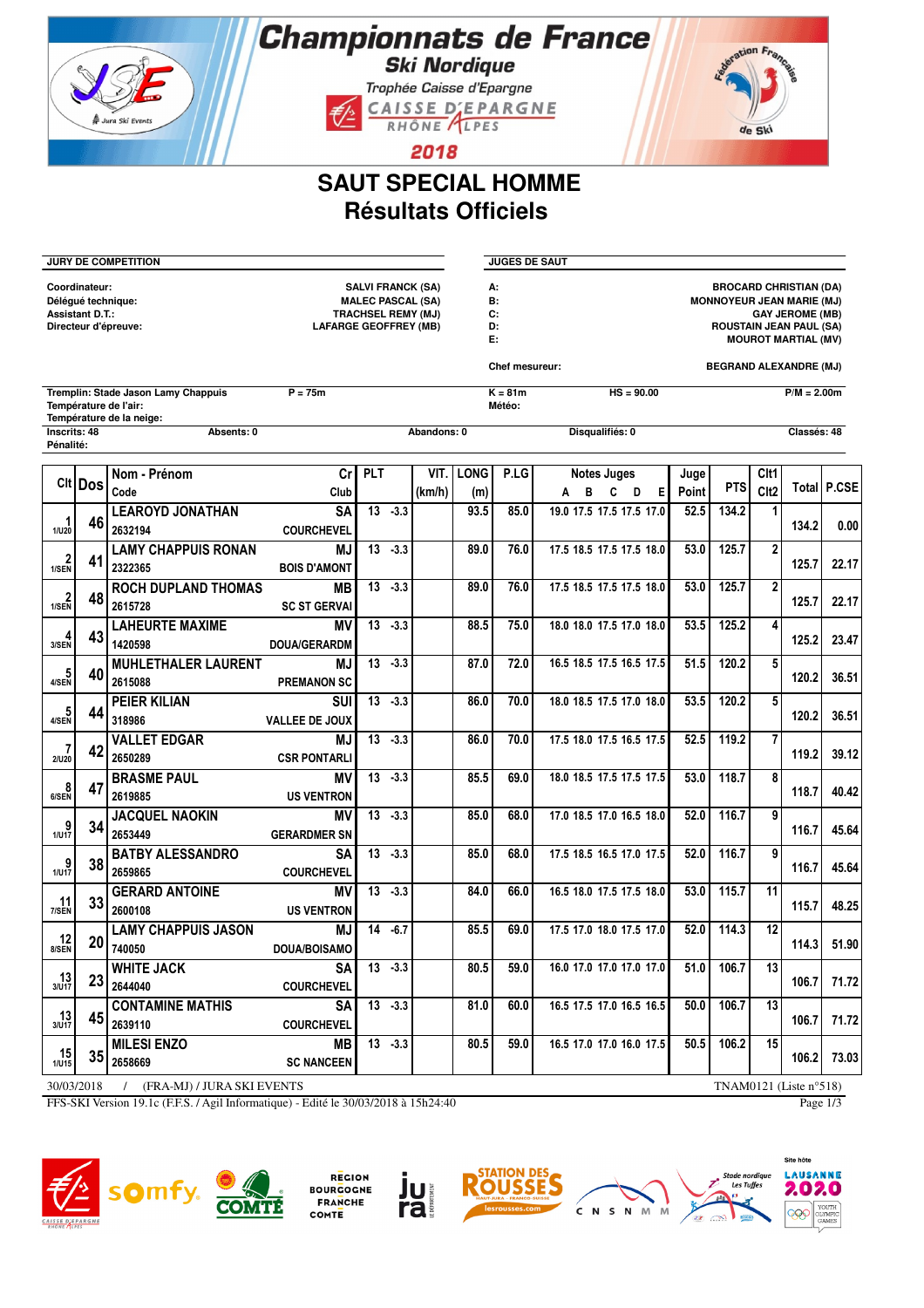|                        | CIt   Dos       | Nom - Prénom                  |                                | Crl PLT       |                     |        | VIT. LONG | P.LG  | <b>Notes Juges</b>            | Juge  |            | Clt1             |      |               |
|------------------------|-----------------|-------------------------------|--------------------------------|---------------|---------------------|--------|-----------|-------|-------------------------------|-------|------------|------------------|------|---------------|
|                        |                 | Code                          | Club                           |               |                     | (km/h) | (m)       |       | A B C D E                     | Point | <b>PTS</b> | Clt <sub>2</sub> |      | Total   P.CSE |
|                        |                 | <b>FOUBERT VALENTIN</b>       | <b>SA</b>                      |               | $13 - 3.3$          |        | 75.5      | 49.0  | 17.5 17.5 17.5 17.5 17.5      | 52.5  | 98.2       | 16               |      |               |
| $16$ <sub>5/U17</sub>  |                 | $32 _{2651851}$               | <b>COURCHEVEL</b>              |               |                     |        |           |       |                               |       |            |                  | 98.2 | 93.89         |
|                        |                 | <b>LACROIX OLAN</b>           | <b>SUI</b>                     |               | $13 - 3.3$          |        | 74.5      | 47.0  | 16.5 17.5 17.5 17.0 17.0      | 51.5  | 95.2       | 17               |      |               |
| $17$ <sub>6/U17</sub>  | 37              | 357641                        | <b>LES DIABLERETS</b>          |               |                     |        |           |       |                               |       |            |                  |      | 95.2 101.71   |
|                        |                 | <b>BRAUD FRANCOIS</b>         | MВ                             |               | $13 - 3.3$          |        | 75.0      | 48.0  | 16.5 17.0 17.0 16.5 16.5      | 50.0  | 94.7       | 18               |      |               |
| 9/SEN                  | <b>28</b>       | 2128350                       | <b>EMHM/CHAMONI</b>            |               |                     |        |           |       |                               |       |            |                  |      | 94.7   103.02 |
|                        |                 | <b>BLONDEAU GAEL</b>          | MJ                             |               | $13 - 3.3$          |        | 74.0      | 46.0  | 17.0 17.0 16.5 17.5 17.0      | 51.0  | 93.7       | 19               |      |               |
| $19 \choose 3/120$     | 21              | 2643831                       | <b>SC MONT NOIR</b>            |               |                     |        |           |       |                               |       |            |                  |      | 93.7   105.63 |
|                        |                 | <b>DIDIER NICOLAS</b>         | ΜV                             |               | $13 - 3.3$          |        | 74.0      | 46.0  | 16.5 16.5 17.0 17.5 17.0      | 50.5  | 93.2       | 20               |      |               |
| $20$ <sub>10/SEN</sub> | 25 <sub>l</sub> | 2601555                       | <b>SC XONRUPT</b>              |               |                     |        |           |       |                               |       |            |                  |      | 93.2 106.93   |
|                        |                 | <b>VAXELAIRE LILIAN</b>       | ΜV                             |               | $13 - 3.3$          |        | 73.0      | 44.0  | 17.0 17.0 17.0 16.5 16.5      | 50.5  | 91.2       | 21               |      |               |
| $4/\sqrt{220}$         | 36              | 2632502                       | <b>SC XONRUPT</b>              |               |                     |        |           |       |                               |       |            |                  |      | 91.2 112.15   |
|                        |                 | <b>TYRODE MAEL</b>            | MJ                             |               | $14 - 6.7$          |        | 71.5      | 41.0  | 17.5 16.0 17.0 17.5 17.0      | 51.5  | 85.8       | 22               |      |               |
| $\frac{22}{5/020}$     | 17              | 2656393                       | <b>SC LESFOURGS</b>            |               |                     |        |           |       |                               |       |            |                  |      | 85.8 126.23   |
|                        |                 |                               |                                |               | $\overline{12}$ 0.0 |        |           |       | 16.0 16.0 16.5 16.0 16.5      |       |            |                  |      |               |
| $23$ <sub>11/SEN</sub> |                 | <b>MOREL YOANN</b><br>540610  | DA                             |               |                     |        | 69.0      | 36.0  |                               | 48.5  | 84.5       | 23               |      | 84.5 129.62   |
|                        |                 |                               | <b>US AUTRANNAI</b>            |               |                     |        |           |       |                               |       |            |                  |      |               |
| $\frac{24}{7/017}$     | 39              | <b>CARON ADRIEN</b>           | MJ                             |               | $13 - 3.3$          |        | 68.5      | 35.0  | 16.0 17.0 16.0 17.5 17.0      | 50.0  | 81.7       | 24               |      | 81.7   136.92 |
|                        |                 | 2652029                       | <b>SKI ROUSSES</b>             |               |                     |        |           |       |                               |       |            |                  |      |               |
| $25$ <sub>8/U17</sub>  | 18              | <b>LAHEURTE TANGUY</b>        | MV                             |               | $14 - 6.7$          |        | 70.5      | 39.0  | 16.5 14.5 16.0 16.5 16.5      | 49.0  | 81.3       | 25               |      | 81.3 137.97   |
|                        |                 | 2654089                       | <b>GERARDMER SN</b>            |               |                     |        |           |       |                               |       |            |                  |      |               |
|                        | 19              | <b>CHERVET JULES</b>          | MВ                             |               | $14 - 6.7$          |        | 69.5      | 37.0  | 16.5 15.5 17.0 16.5 16.5      | 49.5  | 79.8       | 26               |      |               |
| $26$<br>$2/015$        |                 | 2661035                       | <b>CS CHAMONIX</b>             |               |                     |        |           |       |                               |       |            |                  |      | 79.8 141.88   |
|                        | 24              | <b>BAUD MATTEO</b>            | MJ                             |               | $13 - 3.3$          |        | 68.0      | 34.0  | 16.0 16.5 16.0 16.5 16.0      | 48.5  | 79.2       | 27               |      |               |
| $27_{9/017}$           |                 | 2649850                       | <b>OLYMP MT DOR</b>            |               |                     |        |           |       |                               |       |            |                  |      | 79.2 143.44   |
|                        |                 | ROCHAT TOM                    | <b>MV</b>                      |               | $14 - 6.7$          |        | 68.5      | 35.0  | 16.0 16.0 16.0 17.0 16.5      | 48.5  | 76.8       | 28               |      |               |
| $28_{3/115}$           | 13              | 2660228                       | <b>SC XONRUPT</b>              |               |                     |        |           |       |                               |       |            |                  |      | 76.8 149.70   |
|                        |                 | <b>OTTONELLO BRICE</b>        | MВ                             |               | $13 - 3.3$          |        | 66.5      | 31.0  | 15.0 16.0 16.0 16.5 16.0      | 48.0  | 75.7       | 29               |      |               |
| $29 \atop 6/020$       | 27              | 2620196                       | <b>CS CHAMONIX</b>             |               |                     |        |           |       |                               |       |            |                  |      | 75.7 152.57   |
|                        | 22              | <b>PERINI JANNE</b>           | <b>SUI</b>                     |               | $13 - 3.3$          |        | 66.0      | 30.0  | 15.0 16.0 16.0 16.0 16.5      | 48.0  | 74.7       | 30               |      |               |
| $\frac{30}{7/020}$     |                 | 485185                        | <b>STELLA ALPINA</b>           |               |                     |        |           |       |                               |       |            |                  |      | 74.7 155.18   |
|                        |                 | <b>LIARDON GAEL</b>           | MJ                             |               | 12 0.0              |        | 64.0      | 26.0  | 16.0 16.0 16.0 16.5 16.0      | 48.0  | 74.0       | 31               |      |               |
| $31$ $4/015$           |                 | 2648775                       | <b>CHAUX NEUVE</b>             |               |                     |        |           |       |                               |       |            |                  |      | 74.0 157.00   |
|                        |                 | <b>ROMANG KEVIN</b>           | <b>SUI</b>                     |               | $13 - 3.3$          |        | 65.0      | 28.0  | 16.5 16.0 16.5 16.0 16.0      | 48.5  | 73.2       | 32               |      |               |
| $32_{8/020}$           | 30              | 340449                        | <b>GSTAAD</b>                  |               |                     |        |           |       |                               |       |            |                  |      | 73.2 159.09   |
|                        |                 | <b>SPENNER THOMAS</b>         |                                | $MVI$ 13 -3.3 |                     |        | 64.0      |       | 26.0 16.0 16.0 16.0 16.0 16.0 | 48.0  | 70.7       | 33               |      |               |
| $33$ <sub>9/U20</sub>  | 31              | 2649107                       | <b>GERARDMER SN</b>            |               |                     |        |           |       |                               |       |            |                  |      | 70.7 165.61   |
|                        |                 | <b>MICHAUD TOM</b>            | <b>MJ</b>                      |               | $13 - 3.3$          |        | 63.5      | 25.0  | 16.0 16.0 16.0 16.0 16.0      | 48.0  | 69.7       | 34               |      |               |
| $34$ <sub>10/U17</sub> | 29              | 2658556                       | <b>US LAMOURA</b>              |               |                     |        |           |       |                               |       |            |                  |      | 69.7   168.22 |
|                        |                 |                               |                                |               | 120.0               |        | 62.0      | 22.0  | 15.5 13.0 16.0 16.0 16.0      | 47.5  | 69.5       | 35               |      |               |
| $35$ <sub>10/U20</sub> | 4               | <b>OSAKI KENTA</b><br>2637114 | <b>SA</b><br><b>SC MERIBEL</b> |               |                     |        |           |       |                               |       |            |                  |      | 69.5   168.74 |
|                        |                 |                               |                                |               | 12 0.0              |        |           |       | 16.5 14.5 16.0 16.0 16.0      |       |            |                  |      |               |
| $36$ <sub>12/SEN</sub> | 2               | <b>CLARET TOURNIER LUC</b>    | MВ                             |               |                     |        | 61.5      | 21.0  |                               | 48.0  | 69.0       | 36               |      | 69.0   170.04 |
|                        |                 | 2614110                       | <b>CS CHAMONIX</b>             |               |                     |        |           |       |                               |       |            |                  |      |               |
| $\frac{37}{11/117}$    | 12              | <b>BENAS LEO</b>              | MJ                             |               | $14 - 6.7$          |        | 64.5      | 27.0  | 16.0 15.5 15.5 16.5 16.0      | 47.5  | 67.8       | 37               |      | 67.8 173.17   |
|                        |                 | 2668945                       | <b>PREMANON SC</b>             |               |                     |        |           |       |                               |       |            |                  |      |               |
| $38$ <sub>5/U15</sub>  |                 | <b>VAXELAIRE ANTONIN</b>      | MV.                            |               | $14 - 6.7$          |        | 62.5      | 23.0  | 16.0 15.0 16.0 16.5 16.0      | 48.0  | 64.3       | 38               |      | 64.3 182.30   |
|                        |                 | 16 2649249                    | <b>SC XONRUPT</b>              |               |                     |        |           |       |                               |       |            |                  |      |               |
|                        |                 | <b>GOUY NILS</b>              | DA                             |               | $14 - 6.7$          |        | 62.5      | 23.0  | 16.0 15.0 16.0 16.5 15.5      | 47.5  | 63.8       | 39               |      |               |
| $39$ <sub>12/U17</sub> |                 | 11 2639052                    | US AUTRANNAI                   |               |                     |        |           |       |                               |       |            |                  |      | 63.8   183.61 |
|                        |                 | <b>TOUSSAINT ANGE</b>         | ΜV                             |               | $14 - 6.7$          |        | 61.5      | 21.0  | 14.5 16.0 15.5 15.5 16.0      | 47.0  | 61.3       | 40               |      |               |
| $40_{6/015}$           |                 | 15 2670181                    | <b>GERARDMER SN</b>            |               |                     |        |           |       |                               |       |            |                  |      | 61.3   190.13 |
|                        |                 | <b>PAGNIER CLOVIS</b>         | MJ                             |               | $13 - 3.3$          |        | 59.5      | 17.01 | 15.5 16.0 15.5 16.0 16.0      | 47.5  | 61.2       | 41               |      |               |
| $41$ <sub>7/U15</sub>  |                 | 26 2665872                    | <b>CHAUX NEUVE</b>             |               |                     |        |           |       |                               |       |            |                  |      | 61.2 190.39   |
|                        |                 | <b>BUFFARD HUGO</b>           | MJ                             |               | 12 0.0              |        | 59.0      | 16.0  | 16.0 13.5 15.0 15.5 14.5      | 45.0  | 61.0       | 42               |      |               |
| $42$<br>13/SEN         |                 | 5 2614617                     | <b>SKI ROUSSES</b>             |               |                     |        |           |       |                               |       |            |                  |      | 61.0 190.91   |
|                        |                 | <b>CLARET TOURNIER SAMY</b>   | MB I                           |               | 12 0.0              |        | 59.0      | 16.0  | 15.5 14.5 14.5 15.0 14.5      | 44.0  | 60.0       | 43               |      |               |
| $43$ <sub>11/U20</sub> | 61              | 2632648                       | <b>CS CHAMONIX</b>             |               |                     |        |           |       |                               |       |            |                  |      | 60.0 193.52   |
|                        |                 |                               |                                |               |                     |        |           |       |                               |       |            |                  |      |               |

30/03/2018 / (FRA-MJ) / JURA SKI EVENTS TNAM0121 (Liste n°518)

FFS-SKI Version 19.1c (F.F.S. / Agil Informatique) - Edité le 30/03/2018 à 15h24:40 Page 2/3